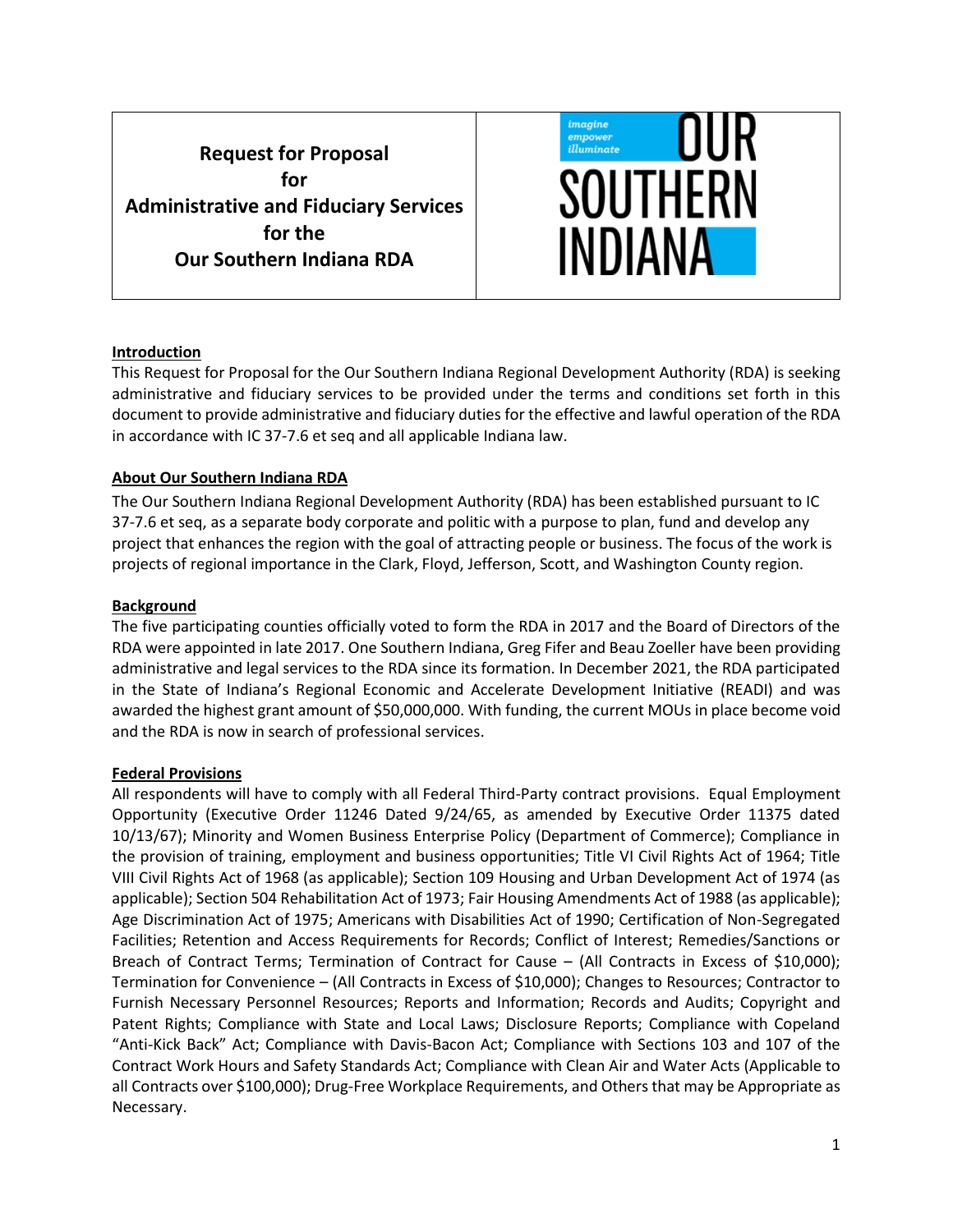# **Purpose**

This agreement outlines those services – both administrative and fiduciary – that the awardee will perform in support of the RDA. These duties include, but are not limited to:

# *Administrative Duties:*

- 1. Making proper notice of the RDA Board meetings, including posting of the notices and agendas at the meeting locations;
- 2. Preparing packets for the RDA Board members in preparation of the meetings;
- 3. Providing follow-up to board members between meetings, as requested by the Board;
- 4. Recording minutes from each meeting and hosting the public records of the RDA;
- 5. Interfacing with the Indiana Economic Development Corporation (IEDC) and other state entities on the organization, operation, and activities undertaken by the RDA Board of Directors;
- 6. Informing the RDA Board of any concerns or issues associated with the RDA's operations;
- 7. Publicly promoting and celebrating the RDA and its partnerships when possible; and
- 8. Assigning appropriate personnel to ensure commitments to the RDA are met.

## *READI Fiduciary Duties:*

- 1. Serving as the fiscal agent for the RDA grant applications;
- 2. Addressing all IEDC questions and concerns;
- 3. Attending all IEDC trainings and office hours;
- 4. Working with Ernst and Young (EY) in their grant administration toolkit;
- 5. Advocating for project partners during EY and IEDC meetings;
- 6. Working with project partners on allocation of READI Funding;
- 7. Assisting project partners on staying in compliance with American Rescue Plan Fund guidelines; and
- 8. Acting as the financial advisor for the RDA Board;

## **Reporting**

Both the RDA and awardee will be responsible for evaluating the effectiveness and adherence to this contract on an on-going basis.

## **Timeline**

The firms(s) or person(s) selected shall act as Administrator and Fiduciary of the RDA on an as-required basis should be prepared to assume the role as of Friday, June 3, 2022 and to work with the RDA throughout the Regional Economic and Acceleration Development Initiative (READI) through December 31, 2026.

- Submissions required by May 4.
- Review Proposals between May 9 May 12.
- Interviewing potential firms between May 22 May 24.
- Approval of firm at RDA Meeting June 3.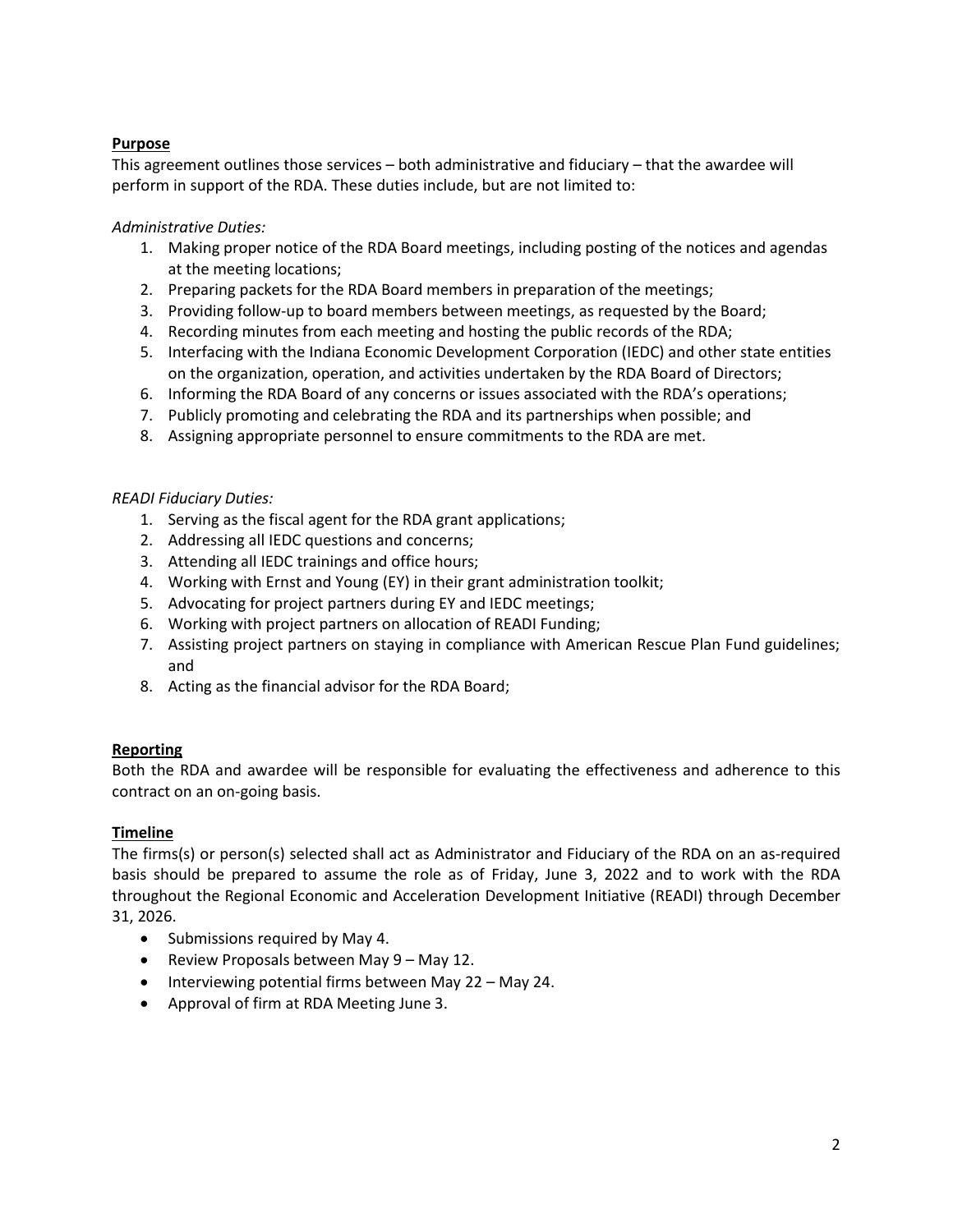### **Organization of the Proposal**

The Proposal must include sufficient information regarding qualifications and experience to be able to determine that the professional is qualified and experienced. Demonstrated abilities in serving public entities throughout the Our Southern Indiana RDA Region is additionally advantageous.

The organization of the Proposal is important to be able to equitably evaluate each Proposal received. Please assemble the proposal in the following order:

- 1. Name of firm/individual and contact information with address, email address, telephone and fax numbers.
- 2. Name of person to be the contact person in charge of the project, if different from the above.
- 3. Specialized experience of the firm/individual and persons that will perform the services, including any relevant experience in grant administration, public financial administration, social media management, fiduciary services, public outreach, partnership building, etc.
- 4. Capacity of the firm/individual and professionals to perform the work with the time limitations, taking into consideration the current and planned workload of all involved.
- 5. List and briefly describe at least three (3) past or current clients/partners and provide a reference for each, including contact person, email address, mailing address and telephone number. The persons proposed to work on this project should have also worked on the projects listed.

### **Fee**

A negotiated stipend to cover administrative and fiduciary management costs will need approval by the RDA Board and it must comply with IEDC's READI Grant Agreement.

### **Evaluation and Interview**

All proposals received by the prescribed guidelines will be evaluated based on what is submitted and are due by 4:00 pm on Wednesday, May 4, 2022. The selected firm(s)/person(s) will be asked to sign a contract with the RDA Board of Directors. It is anticipated that the RDA Board of Directors will choose a firm(s)/person(s) as administrator by June 3, 2022.

Proposal evaluation criteria shall include the following:

- 1. Firm's history and resource capabilities to perform required services. (1-10 Points)
- 2. Evaluation of assigned personnel. (1-10 Points)
- 3. Related Grant Administrative Experience. (1-10 Points)
- 4. Financial Management and Cost Allocation experience and results. (1-10 Points)
- 5. Familiarity with RDA and READI Process. (1-10 Points)
- 6. Experience with project partners and results. (1-10 Points)
- 7. Analysis of narrative statement. (1-10 Points)
- 8. Reference check. (1-10 Points)
- 9. Price Comparison. (1-10 Points)